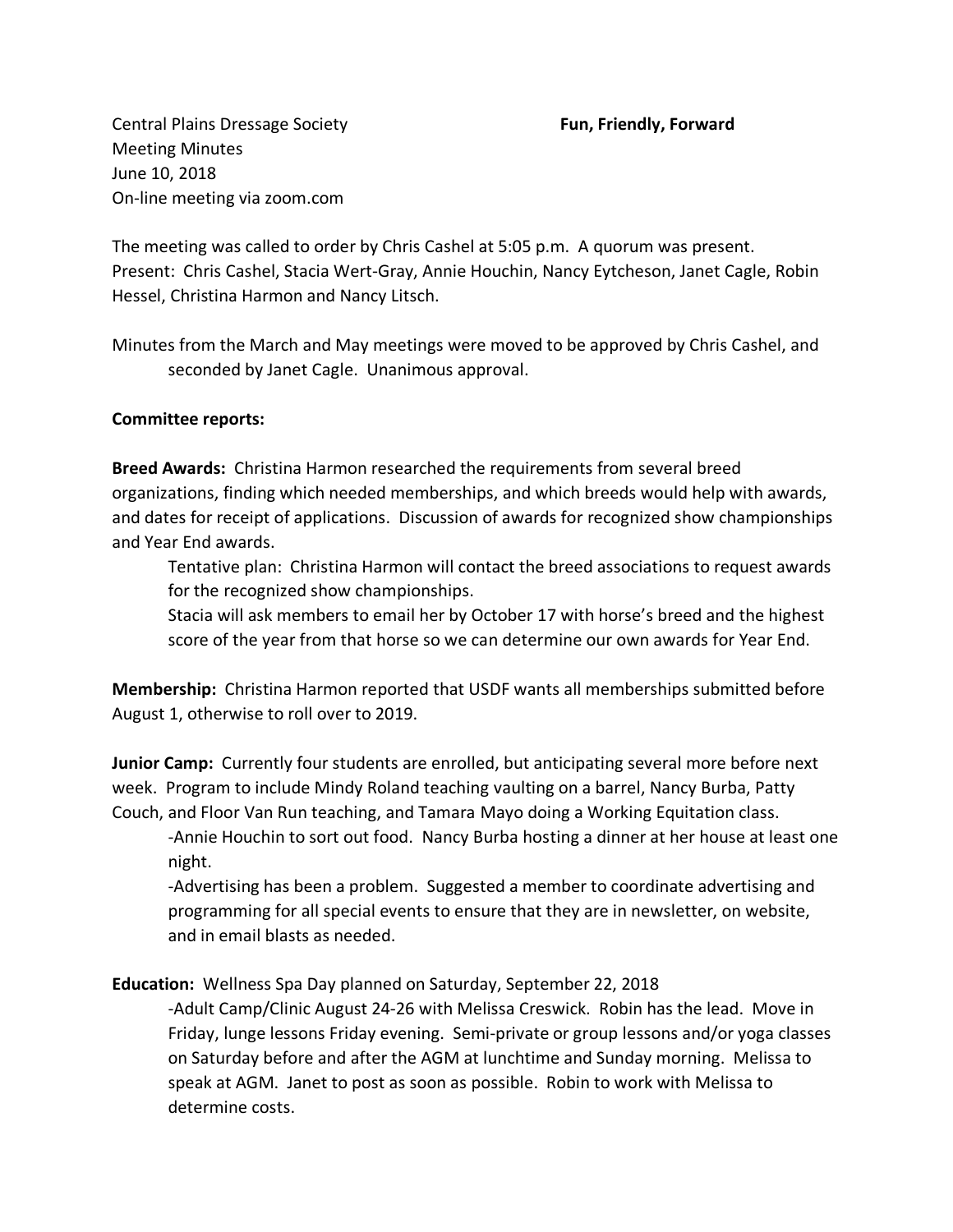-Janet Foy Symposium at VV October 20-21, 2018. To be a clinic format on Friday, new test symposium on Saturday. Robin, Nancy E, and Chris to work on details, including getting applications out for riders. Janet to send out save the date advertising blast for the symposium as well as the AGM and the adult camp/clinic.

**Treasurer:** Stacia Wert-Gray reported that there is \$9200 in the account, about \$1000 of which is prepaids, such as the USDF grant.

-Paypal has been popular.

-Making a couple hundred on each show so far this year.

-May have outstanding bills from Sheridan Stables due to the cancellation of the WE portion of the schooling show this past weekend.

## **Working Equitation:** no report

**Awards:** Christina Harmon, Annie Houchin and Nancy Litsch agreed to co-chair the committee for year end awards

-Discussed the divisions for awards for east/west, schooling and recognized shows. Stacia Wert-Gray to estimate how many awards are needed and will email board tomorrow

-Discussed ideas for awards, including embroidered saddle pads, hats, tee shirts and polo shirts, embroidered halters, grooming apron, coolers, tote bags and grooming bags. Chris Cashel to follow up with Mary Ontiveros about grooming apron, and Robin Hessel to call about the coolers. Annie Houchin to follow up on saddle pads from Horse of Course. Chris Cashel and Robin Hessel to research embroidery costs at different locations.

-Discussed awards that advertised CPDS, and perhaps the donor of the award -Everyone who is researching information should send it to Christina Harmon or Nancy Litsch who will gather it all and organize to present at the July meeting to finalize decisions.

**Fundraising:** Discussed a raffle at the End of the Year AGM in November. Christina Harmon volunteered to make a piece of jewelry to donate.

## **New Business:**

-Robin Hessel reported that the IRS has received the 503(b) application and indicated it would be between 1-90 days before approval comes through.

-Stacia Wert-Gray and Robin Hessel are working on judges for the 2019 show season -Janet Cagle agreed to chair the nomination committee for new board positions next year and send emails with information out to membership

-Need committee to plan the Year End AGM and Freestyle Festival in November